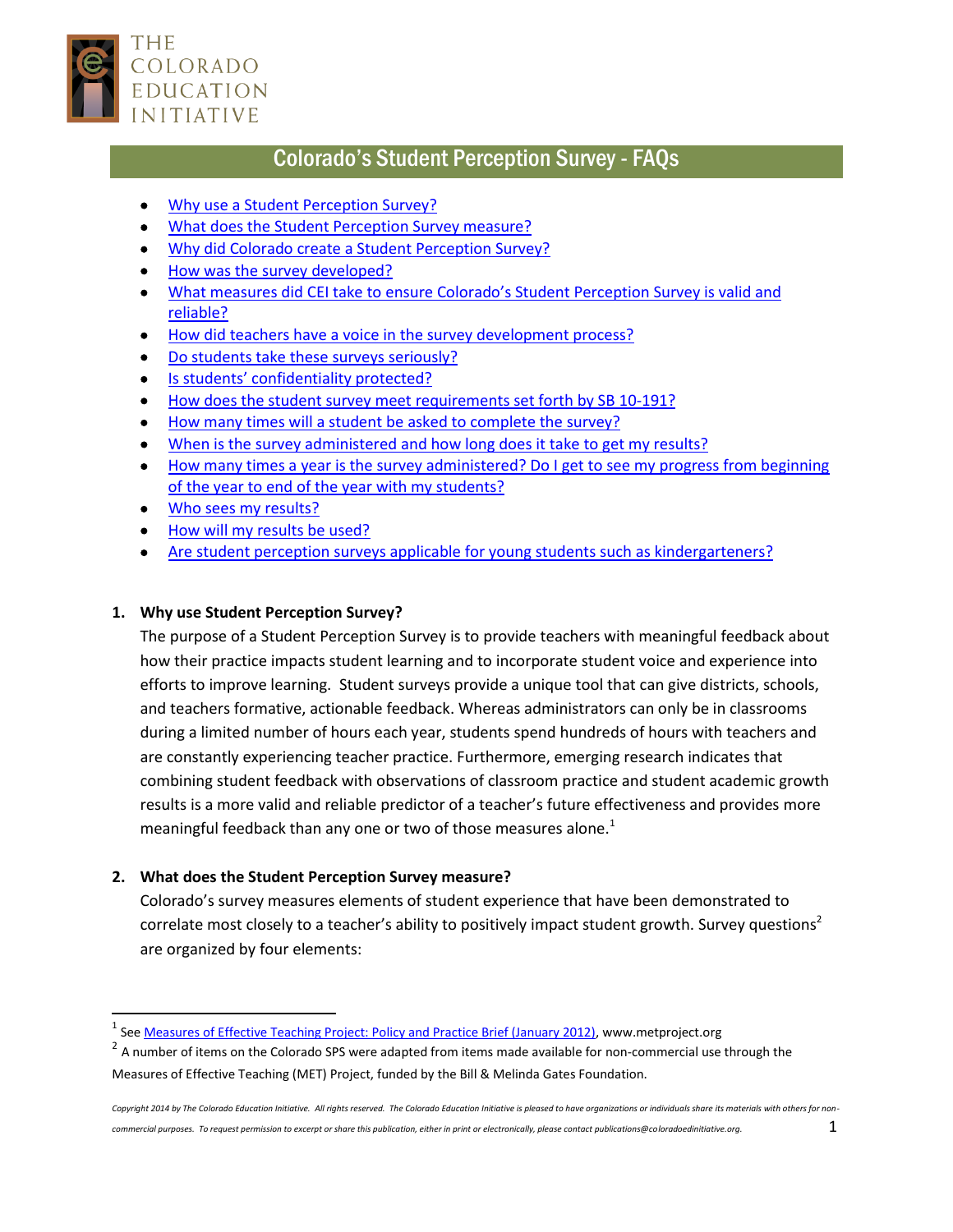

- **Student Learning:** *How teachers use content and pedagogical knowledge to help students learn, understand, and improve.* (Teacher Quality Standards 1 and 3)
- **Student-Centered Environment:** *How teachers create an environment that responds to individual students' backgrounds, strengths, and interests.* (Teacher Quality Standard 2)
- **Classroom Community:** *How teachers cultivate a classroom learning community where student differences are valued.* (Teacher Quality Standard 2)
- **Classroom Management:** *How teachers foster a respectful and predictable learning environment.* (Teacher Quality Standard 2)

The surveys are *not* designed to measure how well a particular teacher is liked by his or her students, but rather how frequently the teacher uses practices that facilitate learning and how the culture of the classroom engages students in their learning and their community.

Colorado has two surveys: one for students in grades 3-5 and another for those in grades 6-12. Each survey includes 34 questions.

## <span id="page-1-0"></span>**3. Why did Colorado create a Student Perception Survey?**

The Colorado Education Initiative (CEI) wanted to create a survey that was specific to Colorado's education landscape and informed by Colorado students, teachers, and districts. Colorado's Student Perception Survey, developed by CEI, is responsive to the needs of local communities and developed in conjunction with state requirements. The survey was developed with input from teachers and administrators in Colorado schools and districts and is aligned to the Colorado Teacher Quality Standards.

## <span id="page-1-1"></span>**4. How was the survey developed?**

The Colorado Education Initiative (CEI) engaged in a rigorous development and pilot process to create a survey that is specifically designed with input from Colorado teachers and students. A number of items on the Colorado Student Perception Survey were adapted from items made available for non-commercial use through the Measures of Effective Teaching (MET) Project, funded by the Bill & Melinda Gates Foundation.

Surveys were piloted in 16 Colorado school districts; a mix of urban, rural, and mountain. Surveys were also reviewed throughout the process by current Colorado teachers, and revisions were made based on their recommendations. Our 16 partner districts represented a range of diversity, including:

- Districts with diverse geographies, including large urban districts, rural districts, and mountain districts
- Districts with varying levels of technological access: For example, one of our partners provides a tablet for every student in the district, while several others only have one computer lab for all schools in the district to share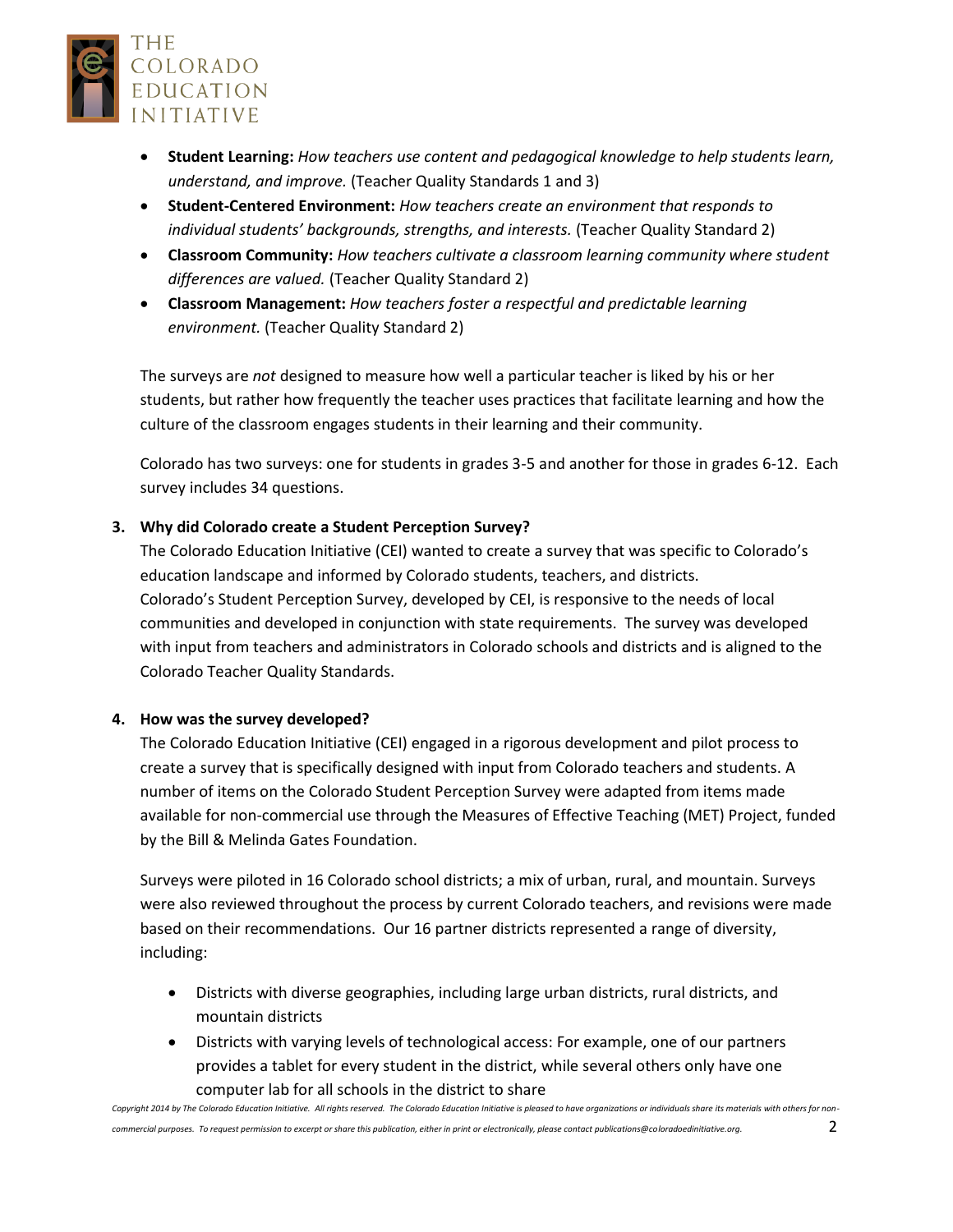

 Districts with highly variable support staff structures, including some that have designated tech, data, and communications staff, and others where the superintendent might also be a principal, data coordinator, or director of human resources

The pilot period – and the hard work done by our 1,400 teachers who participated – was strategically designed to gather lessons learned, teacher feedback, and best practices to provide educators with the information they need to be able to trust and rely on their results.

<span id="page-2-0"></span>**5. What measures did CEI take to ensure Colorado's Student Perception Survey is valid and reliable?**  CEI utilized a thorough and thoughtful process to build robust surveys that are fair, valid, and reliable.

Over the last year and a half we have engaged in the following activities:

- Adapted survey items made available for non-commercial use through the Measures of [Effective Teaching \(MET\) Project](http://www.metproject.org/index.php)
- Conducted a small pre-pilot to test the survey
- Conducted student think-alouds
- Conducted teacher focus groups
- Made revisions to survey questions based on data collected in the pre-pilot, student thinkalouds, and teacher focus groups
- Conducted two larger pilots of the revised survey

We have also release[d a full technical report](http://www.coloradoedinitiative.org/resources/studentsurvey) that provides statistical analysis of the survey.

#### <span id="page-2-1"></span>**6. How did teachers have a voice in the survey development process?**

CEI engaged teachers throughout the development process. Over 1,400 teachers have provided input in a variety of ways:

- Participated in a focus group to review initial survey items
- Piloted the survey to test it and provide formal feedback
- Completed an online survey about the instrument and process of administration
- Participated in focus groups to inform best practices on survey reporting

We used this feedback to revise the survey itself by changing or eliminating questions when they were deemed to be inappropriate or confusing by teachers.

#### <span id="page-2-2"></span>**7. Do students take these surveys seriously?**

One of the key components in the development process was engaging students in think-alouds to ensure that they were interpreting the questions accurately and responding thoughtfully. As anticipated, students indicated that they were engaging with the survey questions in a meaningful and productive manner. Students also indicated when words or questions on the survey were confusing and that feedback was used to make changes to the survey to ensure accuracy.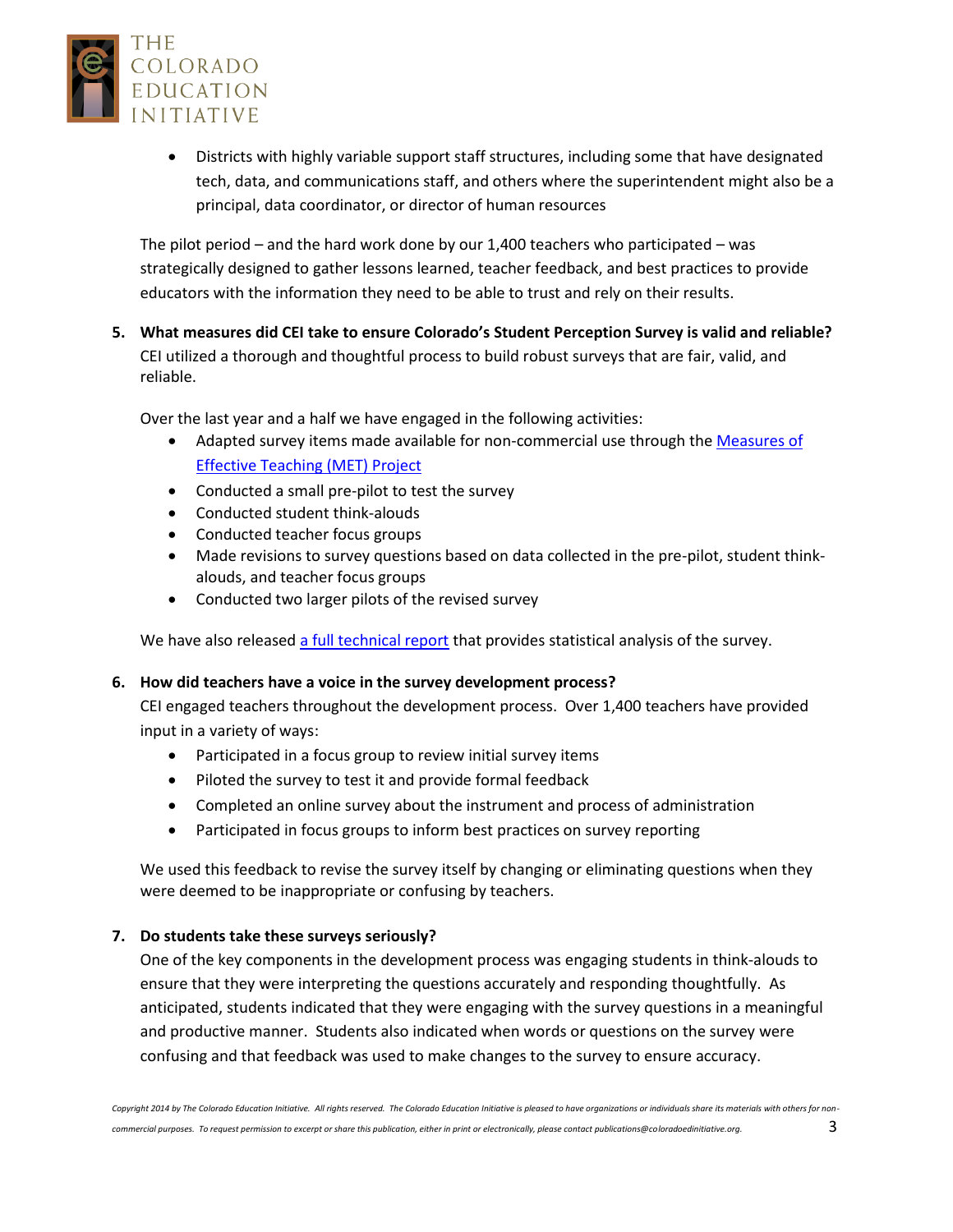

Giving feedback to teachers is a new process for many students, so it is important to talk to them about what a survey is, how this one will be used, and finally, ensure that they know that their confidentiality will be protected.

For more information on student responses to the Student Perception Survey see our [overview of](http://www.coloradoedinitiative.org/sps-resources-for-teachers)  [student feedback for teachers](http://www.coloradoedinitiative.org/sps-resources-for-teachers) and th[e full technical report.](http://www.coloradoedinitiative.org/resources/studentsurvey)

#### <span id="page-3-0"></span>**8. Is students' confidentiality protected?**

Internal and external research has shown that student confidentiality is essential for students to feel comfortable and respond honestly to survey items**.**

- The MET study found that "If students believe their responses will negatively influence how their teachers treat them, feel about them, or grade them, then they'll respond so as to avoid that happening."<sup>3</sup>
- In the think-aloud interviews that CEI conducted with students, students repeatedly said that they would feel more comfortable answering honestly if the teacher they were responding about was not in the room.

Individual student responses will remain confidential to protect student privacy and foster students' comfort level to answer honestly. Teachers and principals will never see student-level data or results; they will only receive results aggregated to the teacher level.

## <span id="page-3-1"></span>**9. How does the student survey meet requirements set forth by SB 10-191?**

Senate Bill 10-191 requires that the performance of all teachers and principals be evaluated annually, 50 percent of which will be determined by the academic performance of their students. Multiple measures of academic performance and professional practice are required to be used. The use of student perception data is strongly encouraged in the state rules implementing Senate Bill 10- 191 as a means to provide teachers and principals with feedback on their performance.

## <span id="page-3-3"></span>**10. How many times will a student be asked to complete the survey?**

In general, students will be assigned one or two teachers for which they need to complete surveys. The number of surveys that each student completes will depend on their grade level, the make-up of the class (i.e., number of students in the class), and whether or not they are asked to complete a survey for a specialist teacher.

#### <span id="page-3-2"></span>**11. When is the survey administered and how long does it take to get my results?**

The recommended window for survey administration is November - January. The timing of results will depend on how your district chooses to administer the survey. If your district chooses online administration, reports can come 2-4 weeks after administration. If surveys are administered in paper/pencil format, reports can take 1-3 months.

 $\overline{\phantom{a}}$ 

*Copyright 2014 by The Colorado Education Initiative. All rights reserved. The Colorado Education Initiative is pleased to have organizations or individuals share its materials with others for non-*

*commercial purposes. To request permission to excerpt or share this publication, either in print or electronically, please contact publications@coloradoedinitiative.org.* 4

<sup>&</sup>lt;sup>3</sup> [Measures of Effective Teaching Project:](http://www.metproject.org/) Policy and Practice Brief (January 2012)